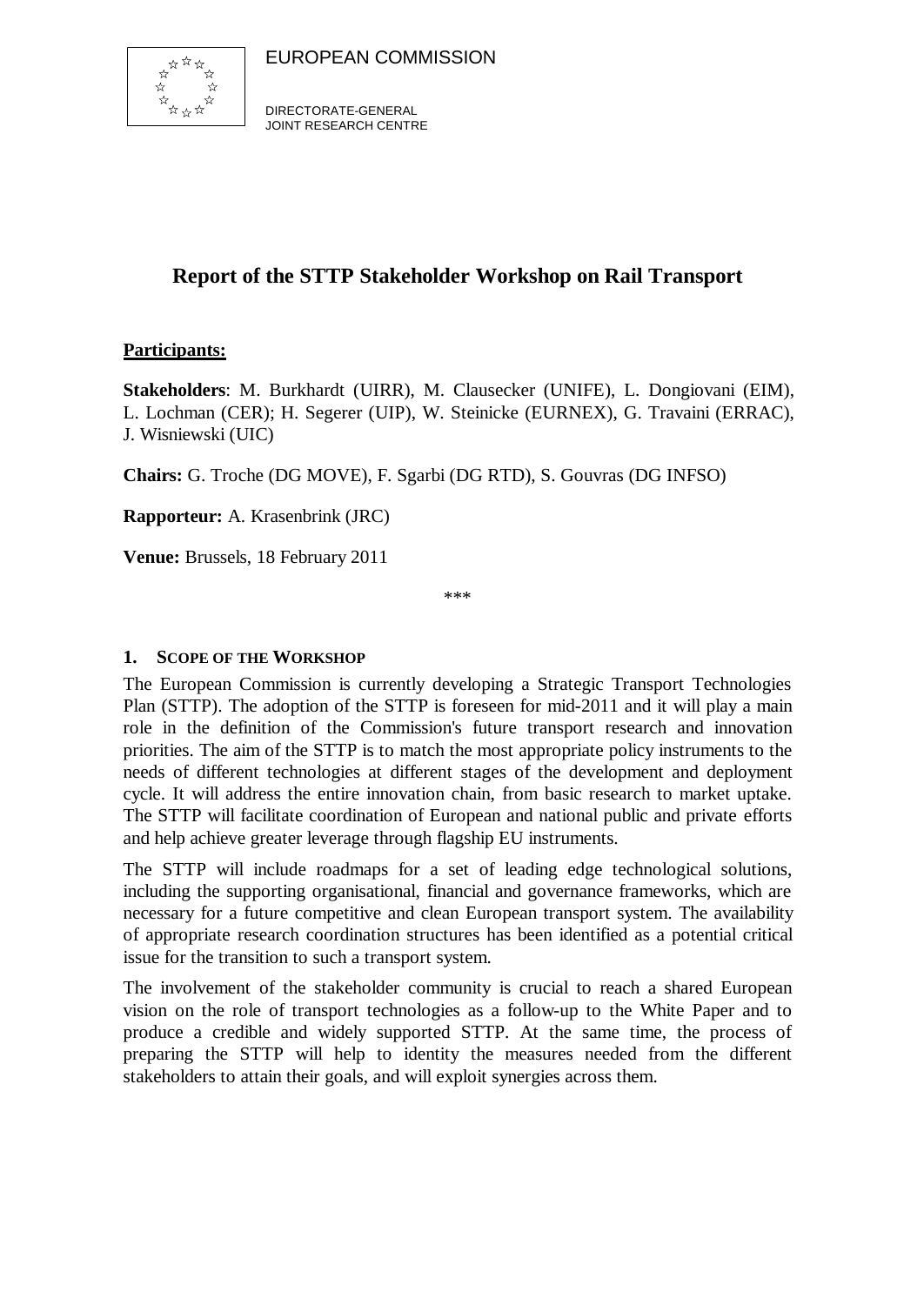### **2. SETTING THE CONTEXT**

A presentation on the STTP provided the stakeholders with insights on: rationale, objectives, structure, preparatory phase and indicative planning as well as expectations from stakeholders' hearings. It was emphasised that the term 'technology area' within the STTP is a comprehensive set of methods, practices and technologies with a shared focus of application.

Discussion during the workshop has been structured in accordance with a previously circulated questionnaire in: (1) Transport Vision and Activities: current status, development perspectives and expected impacts in first block; (2) competitive solutions; (3) Achieving the Vision, essentially focussing on: barriers, shortcomings, funding and organisational requirements; (4) Specific Questions on intelligent transport systems across modes.

The discussion therefore centred on how technology areas are expected to help the European Commission achieve its transport policy and transport research policy objectives, on the one hand, and how the European Commission can optimise resource use by investing in properly selected and prioritised technology areas via properly designed governance and funding schemes.

Stakeholders' advice is one of the inputs to the scientific process leading to the STTP Communication, as work is now focussed on identifying key technology areas in the Rail transport sector. It was made clear that an internet consultation will open soon for 8 weeks and stakeholders are also welcome to give their opinions either through the internet consultation or by sending emails to move-sttp@ec.europa.eu. The Commission will take into consideration any input received in time.

## **3. SUMMARY OF MAIN DISCUSSION POINTS**

## **3.1. Transport Vision and Activities**

The rail sector has to face several specific constraints not existing in other transport modes. Rail business consists of a large number of players, infrastructure managers, rail operators, supply industries. After opening the rail sector for competitors the number of rail operators on the market has increased significantly, together with the internal competition. Cost issues are the main driver for all rail industries.

Another very specific rail issue related to technology development and innovation cycles is the long life span of infrastructure and rolling stock. This means that any new development will reach market only after 15-20 years or so, and will come with implications on the whole system. Past technology research results might still need strong support to be sufficiently deployed in near future due to the slow market penetration of products in this sector, whilst future technologies need to be compatible with current technologies.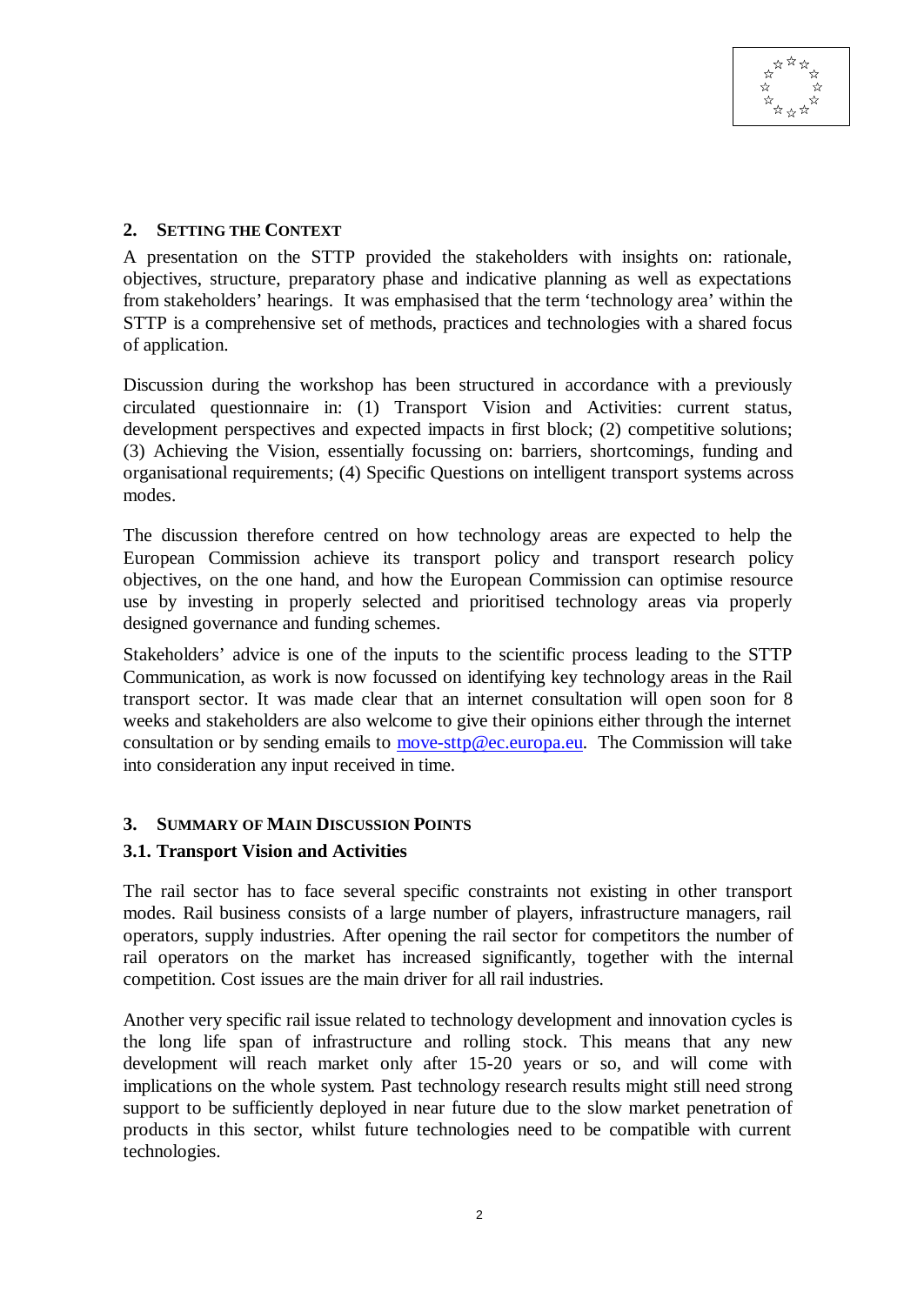Despite these drawbacks the rail sector's vision within a single European Transport Area is the development of a clean, efficient, safe and accessible rail transport system with the potential to increase its market share for passenger and goods transport. This vision can be achieved with a competitive and innovative European rail industry helping to develop technologies for improved infrastructure, vehicles and operational systems.

#### **3.2. Achieving the Vision**

To achieve the vision, the rail sector must focus the resources on innovative research – innovative technologies and to a certain extend also a higher level of automation and standardisation will contribute to lower the costs. A continuation of the support to competitive research (and therein the SME in the European Rail industry) through framework programme projects is needed. In addition, the rail industry (the European rail industries all represented by UNIFE) strongly recommends the installation of a new "Rail JTI" as suitable and efficient instrument closer to market!

Improving co-modality and develop better interfaces for seamless door-to-door transport chains is seen as one of the research areas with large improvement potential, whilst competition should focus on the performance within the transport chain rather than on performance between the different modes.

Further improvement of accessibility of rail as element in the transport chain would be needed to obtain better cost effectiveness. Improved comfort and user-friendliness are essential to increase attractiveness.

#### **4. CONCLUSIONS AND NEXT STEPS**

The STT-Plan should help to join forces for system deployment within the given time horizon 20-30 years. The STT-Plan should provide instruments for deployment. The close cooperation through the technology platform – ERRAC, supported by intensive mutual industry-sector cooperation should be maintained. The manufacturers call for the establishment of a new Rail JTI which is probably one of the major items to be discussed in view of the future rail technology research. This new instrument would – according to the rail industry – improve the step from development to market. Furthermore the support to the SME in the European rail industries should continue.

The stakeholder meeting pointed out a couple of areas open to innovative research in support to competitiveness improvements. The specific (strategic) technologies and technology areas are listed below: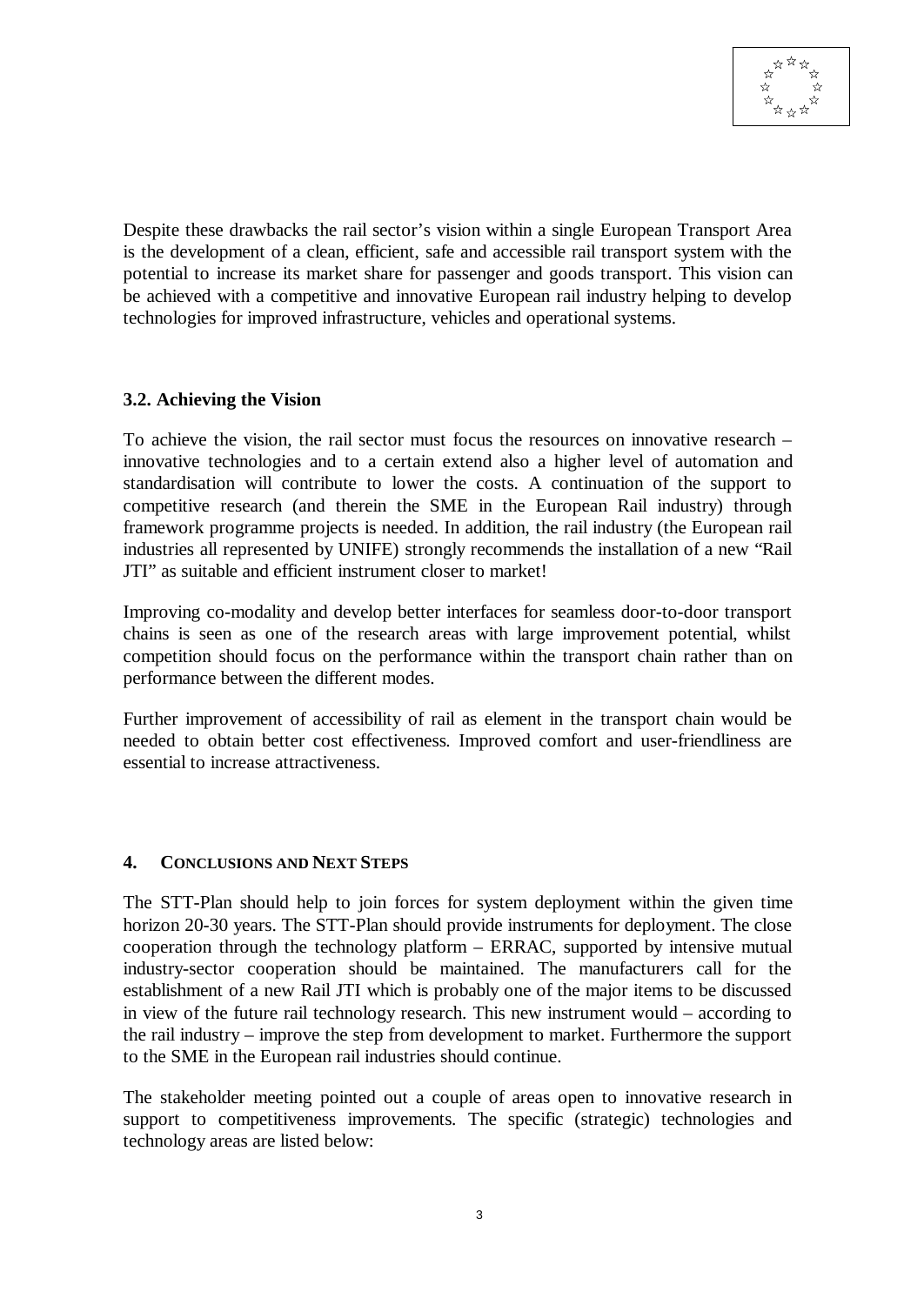- Rail Control Systems technology area including Security system aspects, strategic new technologies:
	- o New generation of ERTMS
	- o New generation CBTC
	- o Supervision systems (management of degraded mode, alarms)
		- § Address interoperability between: infrastructure/rolling stock and users
	- o Cyber-Security
- LOC and Passanger rolling stock technology area, strategic new technologies:
	- o New TCMS solutions
	- o Improved / breakthrough traction technologies
	- o Next generation bodyshell for lighter trains
	- o Next generation bogies
	- o New brake systems
	- o Improved auxiliary equipment
	- o Integration of:
		- § Vehicle concepts
		- § Technology fundamentals
		- § Energy aspects
		- § Multimodal aspects
	- o Innovative services on:
		- § Maintenance
		- § Certification and homologation
	- o Onboard Robust & reliable Video Solutions
- Freight technology area, strategic new technologies:
	- o Low noise wagons and brakes
	- o Technology for heavier/longer trains (e.g. electrical brakes and infrastructure)
	- o Automatic coupling/driving
	- o Maintenance optimisation
	- o New mechatronics approaches
	- o New goods distribution systems
	- o Security for freight : scanning (container) & tracking (dangerous material) Data transmission solutions
- Infrastructure technology area, strategic new technologies:
	- o Innovative energy supply systems on:
		- § Energy regeneration
		- § Innovative AC supply and protection systems
		- § CBTC, ETCS energy efficiency
		- § Energy management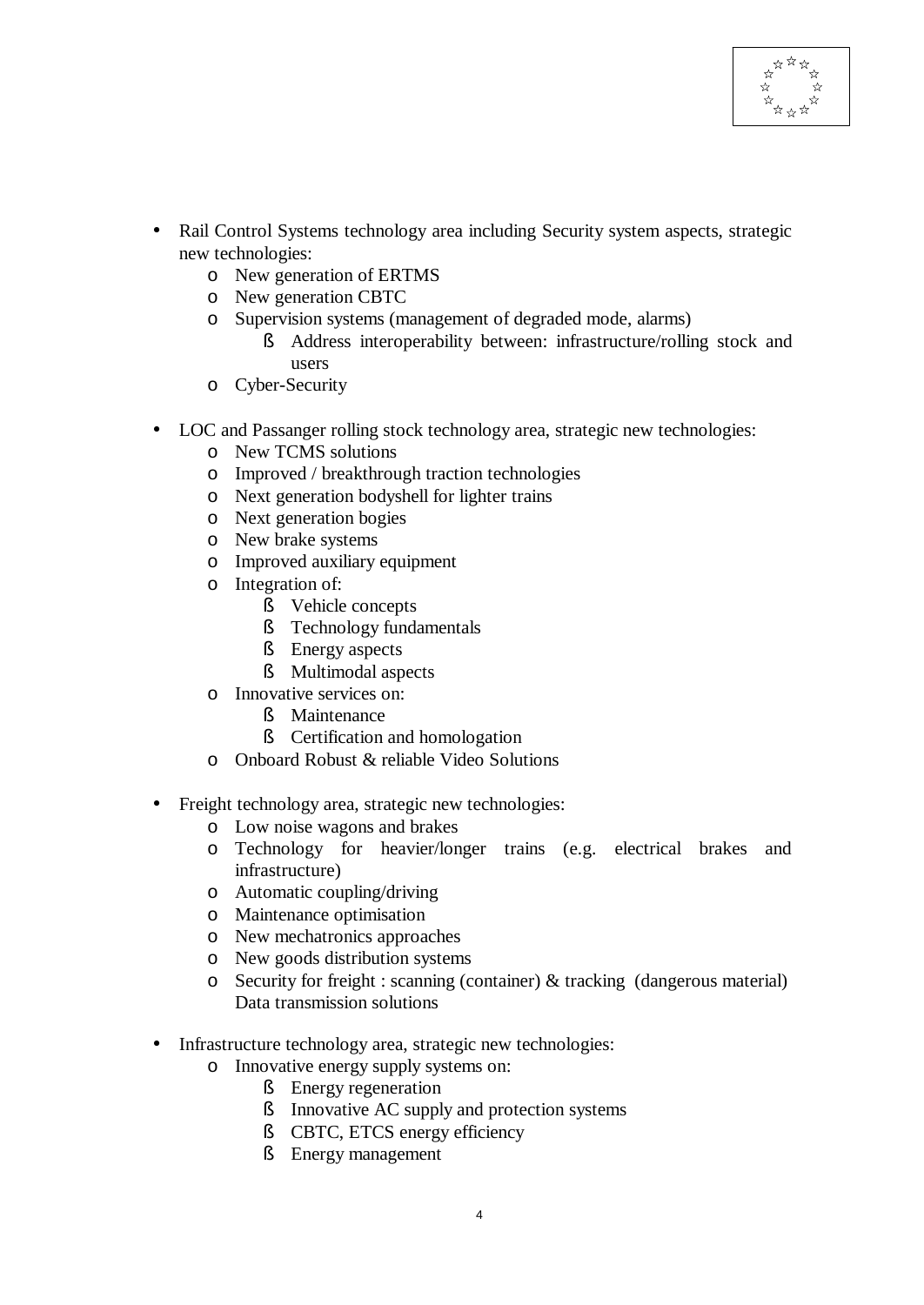

- o Improved auxiliaries and station equipment:
	- § Contact lines
	- § Catenary
	- § Smart grids
- o Innovative asset management:
	- § Condition monitoring solutions
	- § Automated maintenance
	- § Fleet monitoring and rolling stock management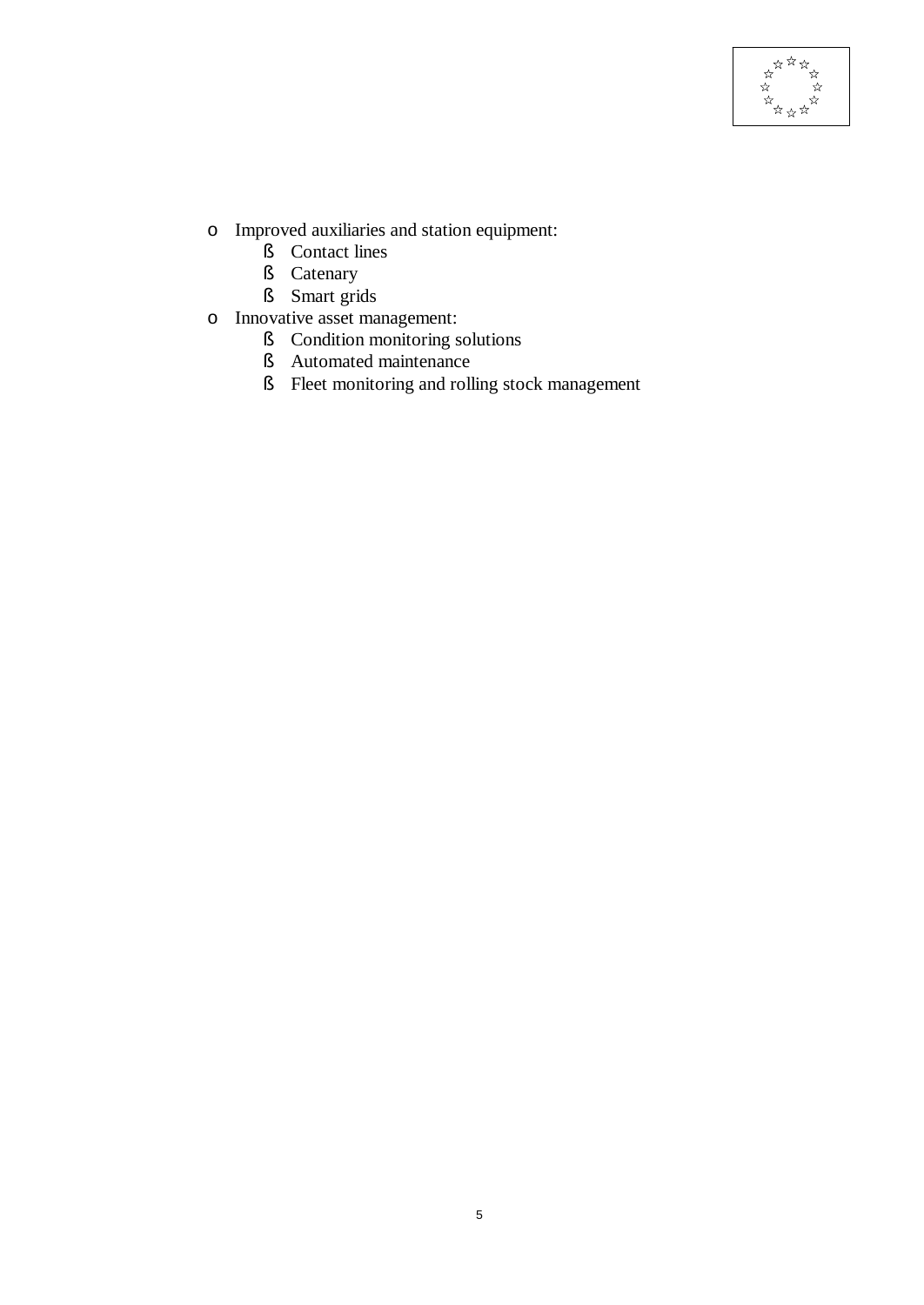EUROPEAN COMMISSION



DIRECTORATE-GENERAL JOINT RESEARCH CENTRE

**APPENDIX 1**

# **Stakeholder hearing Rail transport**

## **Friday, 18 February 2011, 09.30 – 13.00 Meeting Room DM 24 03/47**

## **- AGENDA -**

| Chairpersons:   | G. Troche, DG MOVE<br>S. Sgarbi, DG RTD<br>S. Gouvras, DG INFSO                          |
|-----------------|------------------------------------------------------------------------------------------|
| $09.30 - 09.40$ | Welcome and introduction of the participants<br>(All)                                    |
| $09.40 - 10.00$ | Objectives of the STTP, purpose of the hearings<br>(M. Rommerts, DG MOVE)                |
| $10.30 - 11.30$ | General questions (Part 1 of questionnaire)<br>(All)                                     |
| $11.30 - 12.30$ | 'Air transport and aeronautics' specific questions (Part 2 of<br>questionnaire)<br>(All) |
| $12.30 - 12.50$ | Open floor for further stakeholder interventions<br>(All)                                |
| $12.50 - 13.00$ | Summary<br>(Chairpersons)                                                                |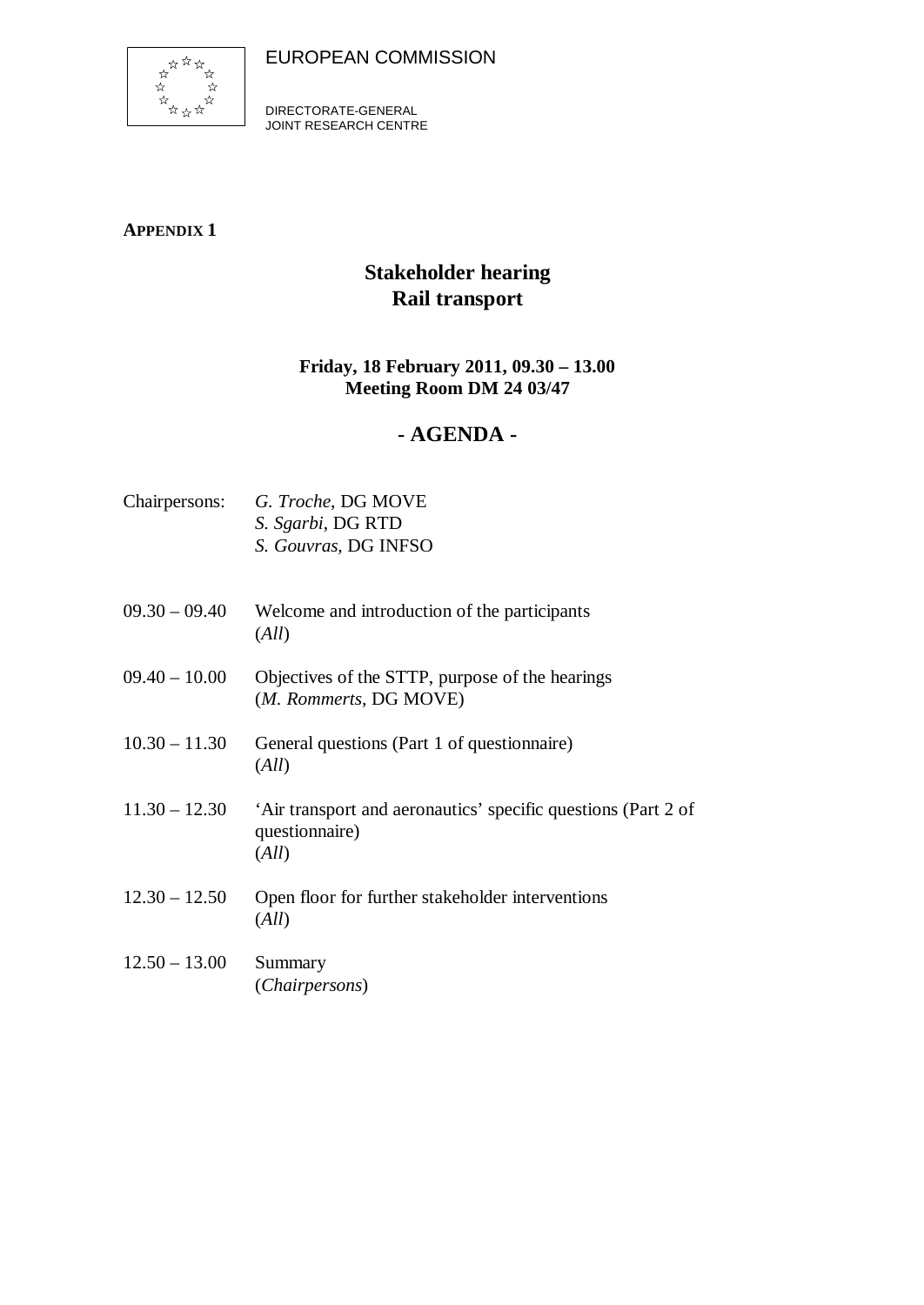EUROPEAN COMMISSION



DIRECTORATE-GENERAL JOINT RESEARCH CENTRE

## **APPENDIX 2**

# **Road transport Questionnaire**

#### **1. INTRODUCTION**

These questions are designed to facilitate the stakeholder hearings. We would appreciate, if you could send us your answers to the questions 1 week before the next meeting. Please answer them in the way you consider most appropriate to convey your key messages. It would be helpful, if you could identify to which mode/technology area your answer relates to. To help answering the questions some suggestions are given regarding what could be explained under each question.

#### **2. GENERAL QUESTIONS**

#### 2.1. **Transport Vision and Activities**

#### *2.1.1. Current state of play within transport?*

*Indicate*: market readiness/penetration of the different technologies within the activity area for each mode or cross-modal issues; on-going or planned public, public-private or private initiatives relevant for the STTP; type and scale of initiatives at which level -International/EU/MS/Regions

#### *2.1.2. Likely evolution of transport?*

*Indicate*: major trends in the transport sector (technology and actors); evolution of transport needs (volume and quality); likelihood of structural changes as a result of new business models, globalisation, competition, ageing population; influence of the market structure on future market potential; possible effects of legislation etc

> *2.1.3. Key technology penetration targets (2020, 2030, and 2050)? What are the main assumptions underlying these estimates? What are the main barriers to overcome to achieve them?*

*Indicate*: main constraints and showstoppers, risks, needs for technological breakthroughs, resource/feedstock availability, consequences for the current infrastructure, etc

#### *2.1.4. If these targets are met, what will be the contribution to EU policy goals in the field of transport?*

*Indicate*: Contribution to (1) achieving low-carbon transport (reducing CO2 emissions and dependency on imported oil), (2) achieving seamless mobility in a Single European Transport Area (establishment of a seamless European TEN-T network that is intelligent, efficient, and green, single European 'transport ticket' for passengers and freight), (3) competitiveness and innovation (e.g. future market sizes for a given technology, European share of new market, additional jobs,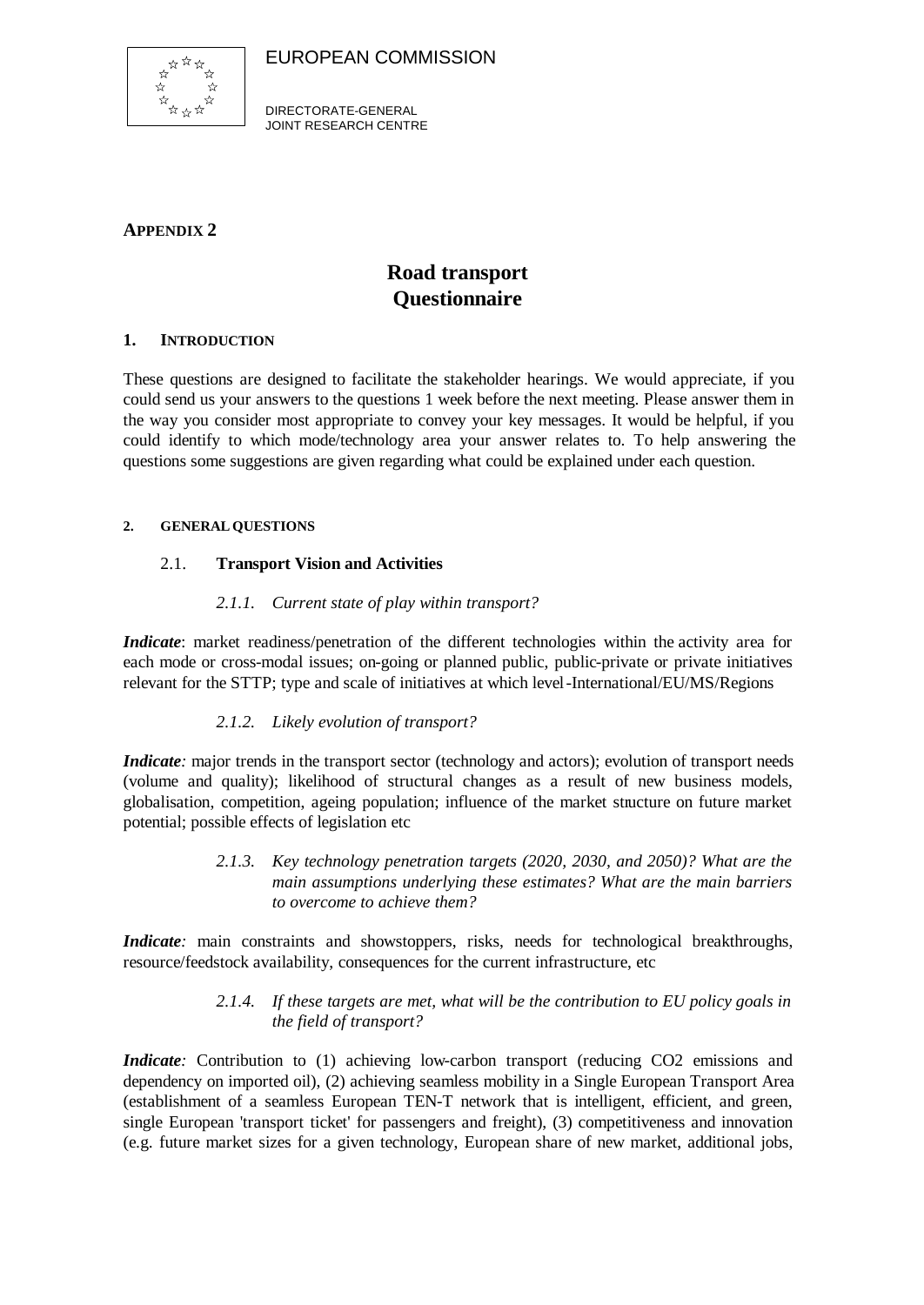

export revenues), (4) other policy goals (such as reduction of congestions, local/urban pollution, noise reduction, damage to cultural heritage, etc.)

#### *2.1.5. Contribution to the overall ('well to wheel') energy efficiency?*

*Indicate:* Effects on energy efficiency in electricity and fuels supply, as well as in use; evolution over time and depending on market penetration, etc

*2.1.6. Are there any interactions with other community policies and initiatives?*

*Indicate*: Potential contribution of the technology to other EU policies; need for measures and initiatives in other policy areas to support the market penetration of the technologies

> *2.1.7. Which are the main competing or synergetic technologies within the activity area? (in relation to the indicated market penetration targets)*

#### **2.2. Achieving the Vision**

*2.2.1. Is your vision achievable under a 'business as usual' scenario?*

*Indicate*: Current support programmes and policy measures and their expected impact

*2.2.2. Are there barriers to innovation? Is there a need for change in the innovation system?*

*Indicate*: For the mode in question any weaknesses in the current system

*2.2.3. Does the considered mode/sector already benefit from or plan to set-up initiatives to bridge the gap between the current state of technology and a cost-effective market entry? What would be the critical mass (e.g. investment) needed for such initiatives? What new approaches could be considered to accelerate innovation?*

*Indicate*: i.e. how could the STTP help the sector; which actions of it would be most effective; what impact could be expected with respect to 'business as usual (i.e. No STTP)?

- *2.2.4. What actions need to be carried out at European level? What actions would be better implemented at national and or regional level? Is there a need, or a potential benefit, to integrate or to better coordinate action carried out at different levels?*
- *2.2.5. International Dimension Is there a potential for international cooperation? What type of cooperation?*

*Indicate*: Major initiatives in other countries; assessment of specific opportunities for international cooperation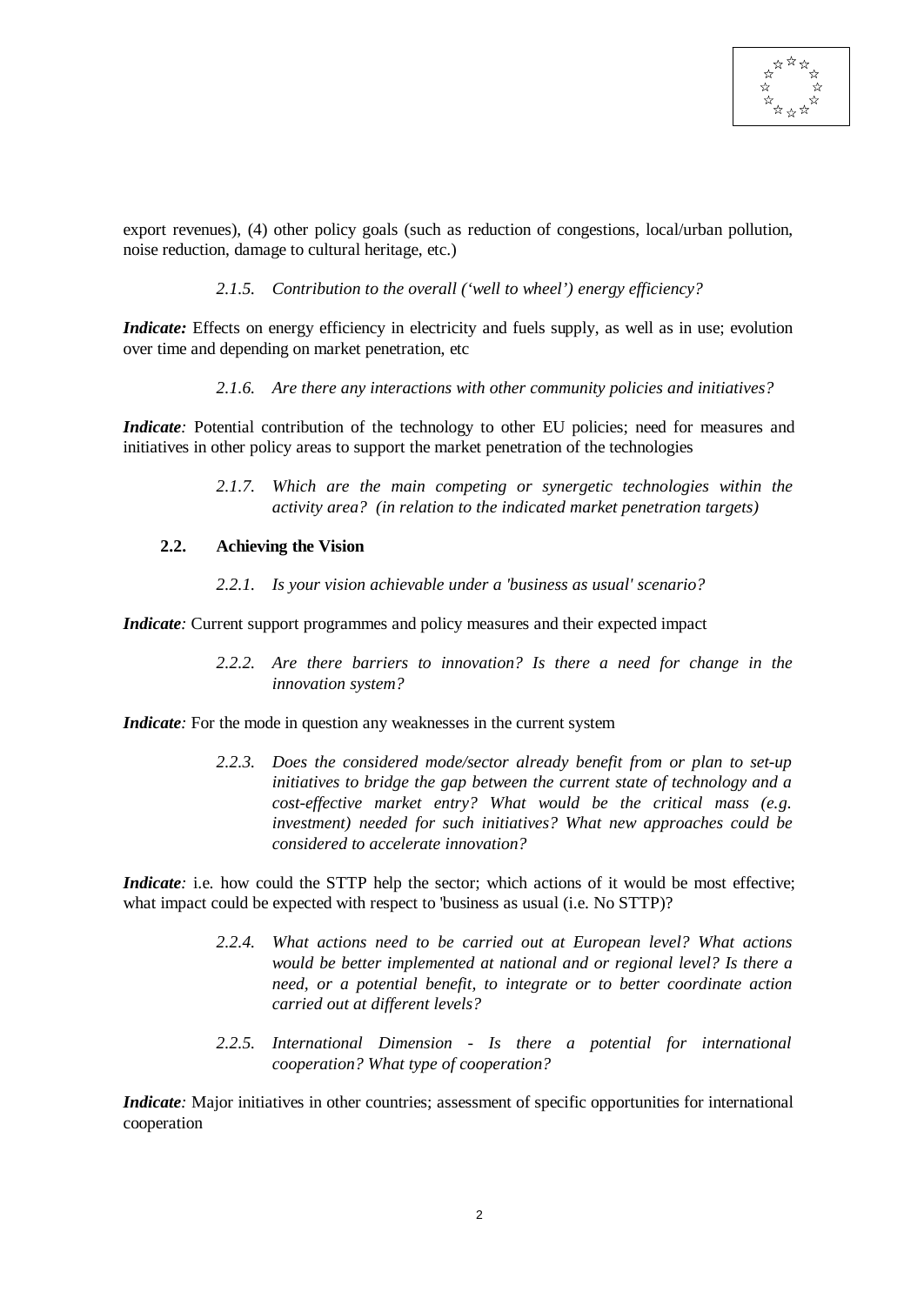

#### **3. SECTOR/ISSUE SPECIFIC QUESTIONS: RAIL TRANSPORT**

- **3.1.** With respect to competitiveness and clean & efficient rail transport: should on the propulsion side most emphasis be given on cleaner and more efficient combustion engines, including alternative drive trains, hybrids and alternative fuels, or on the efficiency improvements of electric engines and components?
- **3.2**. What areas need improvement to increase rail competitiveness with inland waterway transport, short distance air transport, long distance road transport? What are the main technologies needed for these improvements?
- **3.3.** What are the main (rail) interfaces to be improved for seamless transport of goods and people?